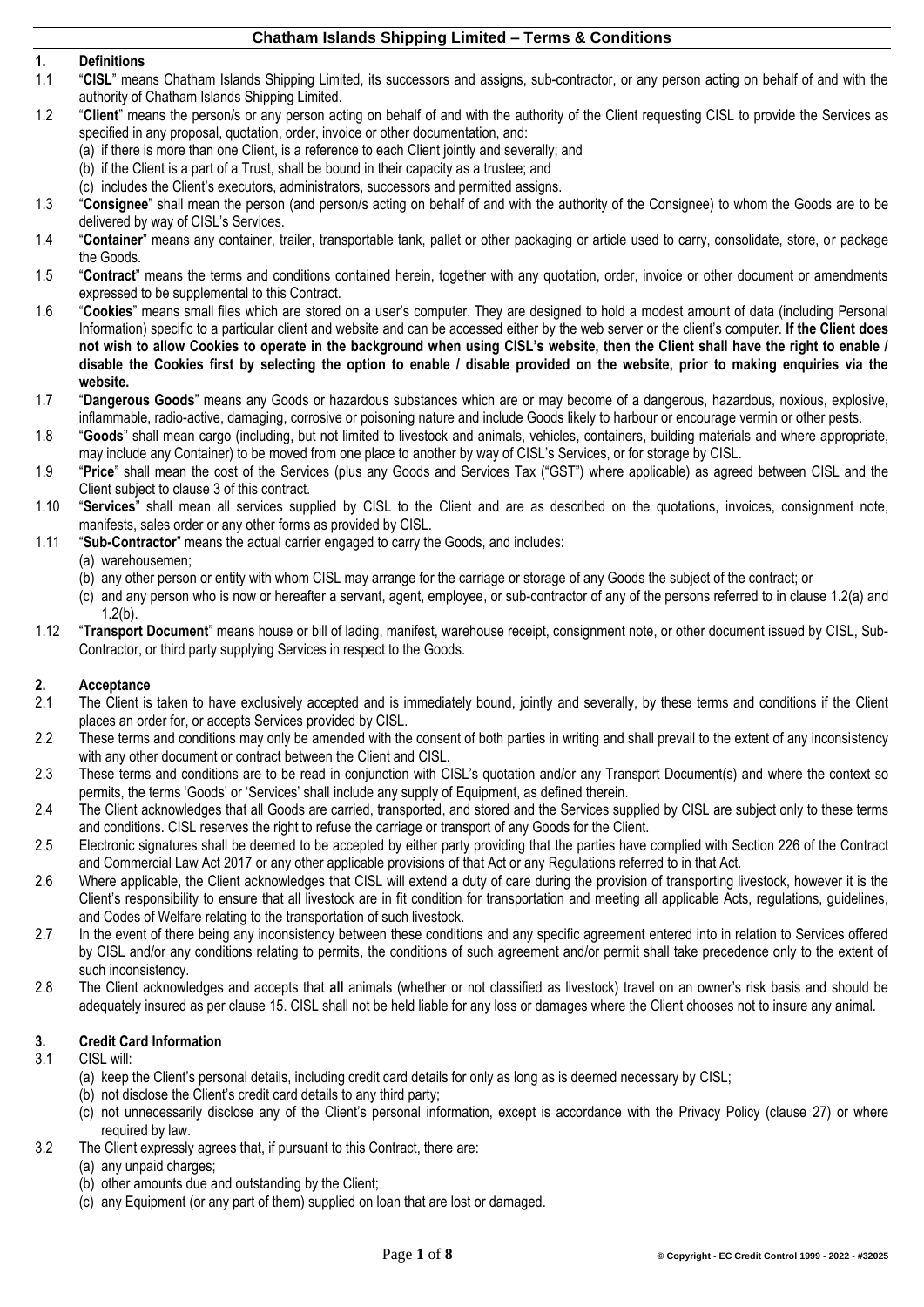3.3 CISL is entitled to immediately charge the Client's nominated credit card for these amounts, and is irrevocably authorised to complete any documentation and take any action to recover from the credit card issuer any and all amounts which may be due by the Client pursuant to the terms of this Contract.

# **4. Errors and Omissions**

- <span id="page-1-0"></span>The Client acknowledges and accepts that CISL shall, without prejudice, accept no liability in respect of any alleged or actual error(s) and/or omission(s):
	- (a) resulting from an inadvertent mistake made by CISL in the formation and/or administration of this contract; and/or
	- (b) contained in/omitted from any literature (hard copy and/or electronic) supplied by CISL in respect of the Services.
- 4.2 In the event such an error and/or omission occurs in accordance with clause [4.1,](#page-1-0) and is not attributable to the negligence and/or wilful misconduct of CISL; the Client shall not be entitled to treat this contract as repudiated nor render it invalid.

#### **5. Change in Control**

5.1 The Client shall give CISL not less than fourteen (14) days prior written notice of any proposed change of ownership of the Client and/or any other change in the Client's details (including but not limited to, changes in the Client's name, address, contact phone or fax number/s, change of trustees or business practice). The Client shall be liable for any loss incurred by CISL as a result of the Client's failure to comply with this clause.

# **6. Authorised Representatives**

- <span id="page-1-2"></span>Unless otherwise limited as per clause [6.2,](#page-1-1) the Client agrees that should the Client introduce any third party to CISL as the Client's duly authorised representative, that once introduced that person shall have the full authority of the Client to order any Services, and/or any variation thereto, on the Client's behalf (such authority to continue until all requested Services have been completed or the Client otherwise notifies CISL in writing that said person is no longer the Client's duly authorised representative).
- <span id="page-1-1"></span>6.2 In the event that the Client's duly authorised representative as per clause [6.1](#page-1-2) is to have only limited authority to act on the Client's behalf then the Client must specifically and clearly advise CISL in writing of the parameters of the limited authority granted to its representative.
- 6.3 The Client specifically acknowledges and accepts that it will be solely liable to CISL for all additional costs incurred by CISL (including CISL's profit margin) in providing any Services, or variation/s thereto, requested by the Client's duly authorised representative (subject always to the limitations imposed under clause [6.2](#page-1-1) (if any)).

#### **7. Consignment Note**

7.1 It is agreed that the person delivering any Goods to CISL for transport is authorised to sign the consignment note for the Client.

#### **8. Nomination of Sub-Contractor**

8.1 The Client hereby authorises CISL (if it should think fit to do so) to arrange with a Sub-Contractor for the carriage of any Goods that are the subject of the contract. Any such arrangement shall be deemed to be ratified by the Client upon delivery of the said Goods to such Sub-Contractor, who shall thereupon be entitled to the full benefit of these terms and conditions to the same extent as CISL. In so far as it may be necessary to ensure that such Sub-Contractor shall be so entitled CISL shall be deemed to enter into this contract for its own benefit, and also as agent for the Sub-Contractor.

#### **9. Price and Payment**

- 9.1 At CISL's sole discretion the Price shall be:
	- (a) as indicated on invoices provided by CISL to the Client in respect of Services supplied; or
	- (b) the Price as at the date of delivery of the Services based on CISL's price list at the commencement of the transaction or current hourly rate(s); or
	- (c) CISL's quoted Price (subject to clause [9.2\)](#page-1-3) which shall be binding upon CISL provided that the Client shall accept in writing CISL's quotation within thirty (30) days (quarantine and statutory charges or origin or destination additional charges are not included, unless specifically stated at the time of quoting); or
	- (d) calculated by weight or measurement on behalf of the Client. CISL may, at any time, open any container or any other package or unit to reweigh or re-measure or require the Goods to be re-weighed or re-measured and charge proportional additional freight accordingly.
- <span id="page-1-3"></span>9.2 CISL reserves the right to change the Price:
	- (a) if a variation to CISL's quotation is requested or required (including as to the nature or quantity of the Goods, nature and location of the collection and/or delivery address, facilities available for packing, loading or unloading, weather conditions or delays beyond the control of CISL, delivery times or date or otherwise, etc.);
	- (b) to reflect any increases to CISL in the cost of providing the Services which are beyond the reasonable control of CISL (including, without limitation, increases in the cost of labour or materials, administration costs (including photocopying, postage, etc.), or increases in fuel costs, taxes, insurance premiums or warehousing costs, or for any other services, facilities or resources provided by CISL); or
	- (c) any other associated costs incurred by CISL in the provision of supplying the Services.
- 9.3 At CISL's sole discretion, a deposit may be required and shall become due and payable on request.
- 9.4 Time for payment for the Services being of the essence, the Price will be payable by the Client on the date/s determined by CISL, which may be:
	- (a) on or before delivery of the Goods; or
	- (b) payment before uplift of Goods; or
	- (c) the date specified on any invoice or other form as being the date for payment; or
	- (d) failing any notice to the contrary, the date which is seven (7) days following the date of any invoice given to the Client by CISL.
- 9.5 Payment may be made by electronic/on-line banking, credit card (a surcharge may apply per transaction), or by any other method as agreed to between the Client and CISL.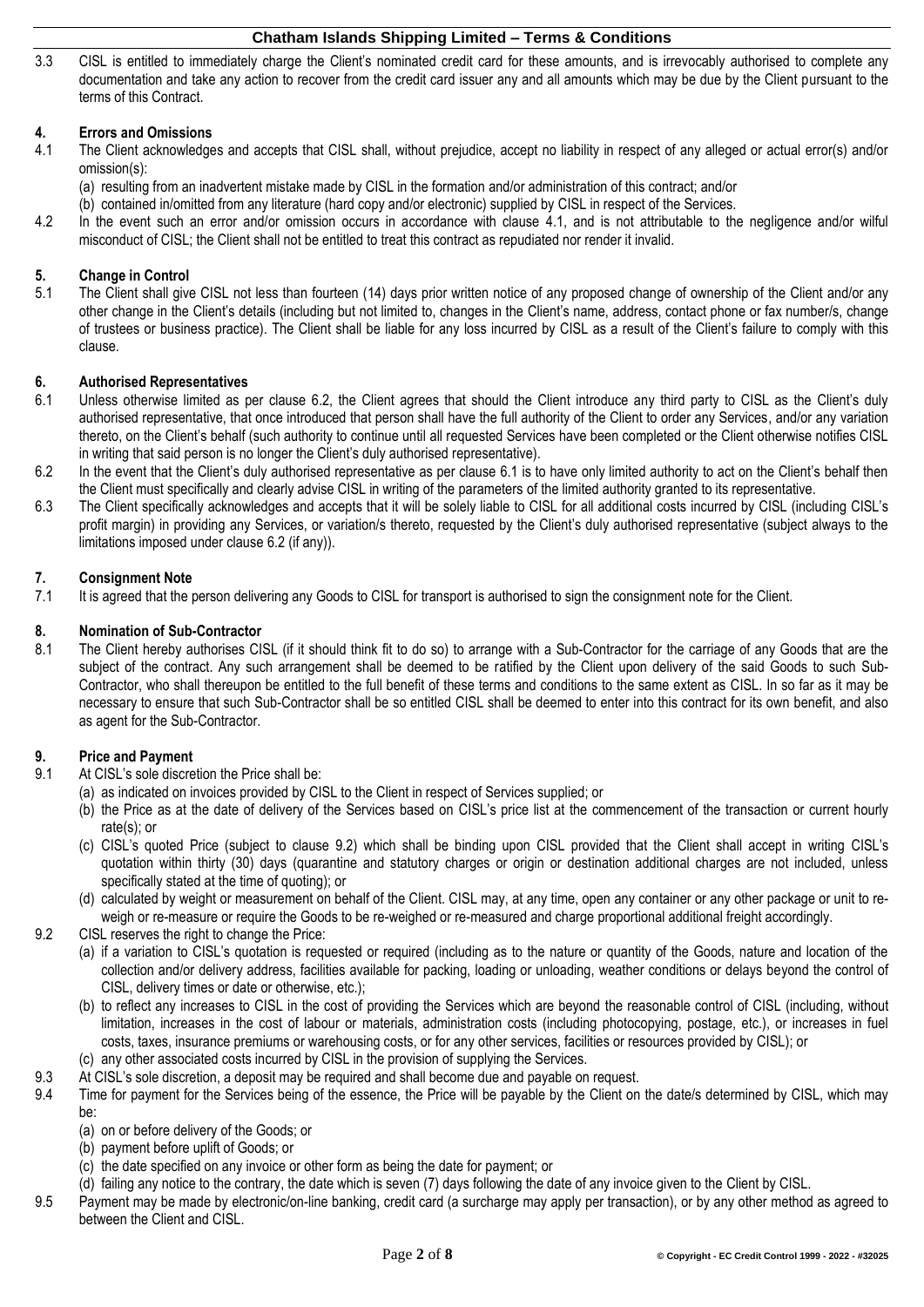- 9.6 CISL may in its discretion allocate any payment received from the Client towards any invoice that CISL determines and may do so at the time of receipt or at any time afterwards.
- 9.7 The Client shall not be entitled to set off against, or deduct from the Price, any sums owed or claimed to be owed to the Client by CISL nor to withhold payment of any invoice because part of that invoice is in dispute. Once in receipt of an invoice for payment, if any part of the invoice is in dispute, then the Client must notify CISL in writing within three (3) business days, the invoice shall remain due and payable for the full amount, until such time as CISL investigates the dispute claim, no credit shall be passed for refund until the review is completed. Failure to make payment may result in CISL placing the Client's account into default and subject to default interest in accordance with clause [22.1.](#page-5-0)
- 9.8 Unless otherwise stated the Price does not include GST. In addition to the Price, the Client must pay to CISL an amount equal to any GST CISL must pay for any supply of Services by CISL under this or any other contract. The Client must pay GST, without deduction or set off of any other amounts, at the same time and on the same basis as the Client pays the Price. In addition, the Client must pay any other taxes and duties that may be applicable in addition to the Price except where they are expressly included in the Price.
- 9.9 Every special instruction to the effect that the Price shall be paid by the Consignee shall be deemed to include a stipulation that if the Consignee does not pay the said charges within the specified date for payment, then the Client shall be liable for, and shall pay to CISL, the said charges, together with an account transfer fee.
- 9.10 The Client acknowledges and agrees that the Client's obligations to CISL for the supply of Services shall not cease until:
	- (a) the Client has paid CISL all amounts owing for the Services; and
	- (b) the Client has met all other obligations due by the Client to CISL in respect of all contracts between CISL and the Client.
- 9.11 Receipt by CISL of any form of payment other than cash shall not be deemed to be payment until that form of payment has been honoured, cleared, or recognised, and until then CISL's ownership or rights in respect of the Services, and this contract, shall continue.

## **10. Provision of the Services**

- 10.1 The Client authorises CISL (in its discretion at any time without notice to the Client) to:
	- (a) license or sub-contract all or any part of its rights and/or obligations, entering into contracts and arranges with any third party to perform or carry out the Services (or any part thereof). In so engaging such third parties, CISL has or will represent to such third parties that the terms of this contract, including the benefit of any terms conferred upon CISL, shall extend to such third parties in providing their goods and/or services;
		- (b) alter or deviate from CISL's normal or advertised route or manner of transportation where CISL deems such deviations as being reasonable or necessary in the circumstances. Such deviations may:
			- (i) occur due to poor weather, scheduling, or unforeseen events etc.; and
			- (ii) include, but not be limited to, the mode of transport returning to base without completing the journey, completing the routes in a circuitous route, storing the Goods for a period of time in any place as deemed necessary.
		- (c) the Client shall be bound by the terms of any consignment note or other contractual document which CISL may receive for the Goods, or for any package, unit, or container in which the Goods may be packed, whether by the Client, CISL, or any other person.
- 10.2 CISL's charges shall be considered earned as soon as the Goods are loaded and despatched.

## **11. Client-Packed Containers**

- 11.1 Subject to any written special instructions to the contrary:
	- (a) the Client is solely responsible for the safe and proper packaging of the Goods (including the manner in which the Goods have been packed, the suitability of the Goods for carriage or manner or packaging and/or the condition of the packaging, etc.) and for any loss suffered or incurred by any person (including the Client) through any such failure;
	- (b) CISL is not obliged to pack the Goods or to provide any plant, power or labour required for loading and/or unloading of the Goods unless specifically stated within the scope of the Services nor to provide the Client use of any site under CISL's control.

#### <span id="page-2-1"></span>**12. Client's Responsibility**

- <span id="page-2-0"></span>12.1 The Client expressly warrants, represents, confirms and/or acknowledges that:
	- (a) CISL has relied upon the Client accurately labelling and fully and accurately describing the Goods in writing (including name, nature and value of all articles subject to special rates of carriage or of a noxious, dangerous, hazardous or inflammable nature or capable of causing damage or injury to any other goods, or property or to any persons or animals (and additional freight charges shall be paid on such articles if deemed necessary by CISL), weight, measure and dimensions). Accordingly, CISL accepts no liability for any discrepancy that may arise with the description;
	- (b) CISL has relied upon the Client's skill in properly and safely packing, securing and preparing the Goods, and that the Client has complied with all applicable laws and regulations (including those relating to the packing, carriage, storage, customs clearance, delivery of other services in respect of the Goods, etc.) and shall furnish such information and provide such documents as may be necessary to comply with such laws and regulations;
	- (c) the Client is either the owner or the authorised agent of the owner of any Goods or property that is the subject matter of this contract, and by entering into this contract the Client accepts these terms and conditions for the Consignee as well as for all other persons on whose behalf the Client is acting;
	- (d) the Goods are fit for carriage, having undertaken due and careful enquiry the Goods are not dangerous, illegal, hazardous and do not contain any substance resulting in risks not readily apparent from the Client's description of the Goods;
	- (e) the person handing over the Goods to CISL is authorised to sign and accept these terms and conditions;
	- (f) all information provided to CISL in connection with the Goods is accurate and adequate (including, but not limited to, address and written delivery instructions, stock movement documentation), and the Client agrees to indemnify CISL against all loss, damage, fees, and expenses arising, or resulting, from any inaccuracies or inadequacy in that information.
- 12.2 In the event that the Goods are found to be noxious, hazardous, inflammable, explosive or likely to cause damage, thereby a failure by the Client to comply with clause [12.1\(a\)](#page-2-0) shall render the Client liable for any loss or damage caused to, or by, the Goods, and acceptance of the Goods by CISL without discovery of any such defect or lack, shall not exclude or diminish any liability on the part of the Client.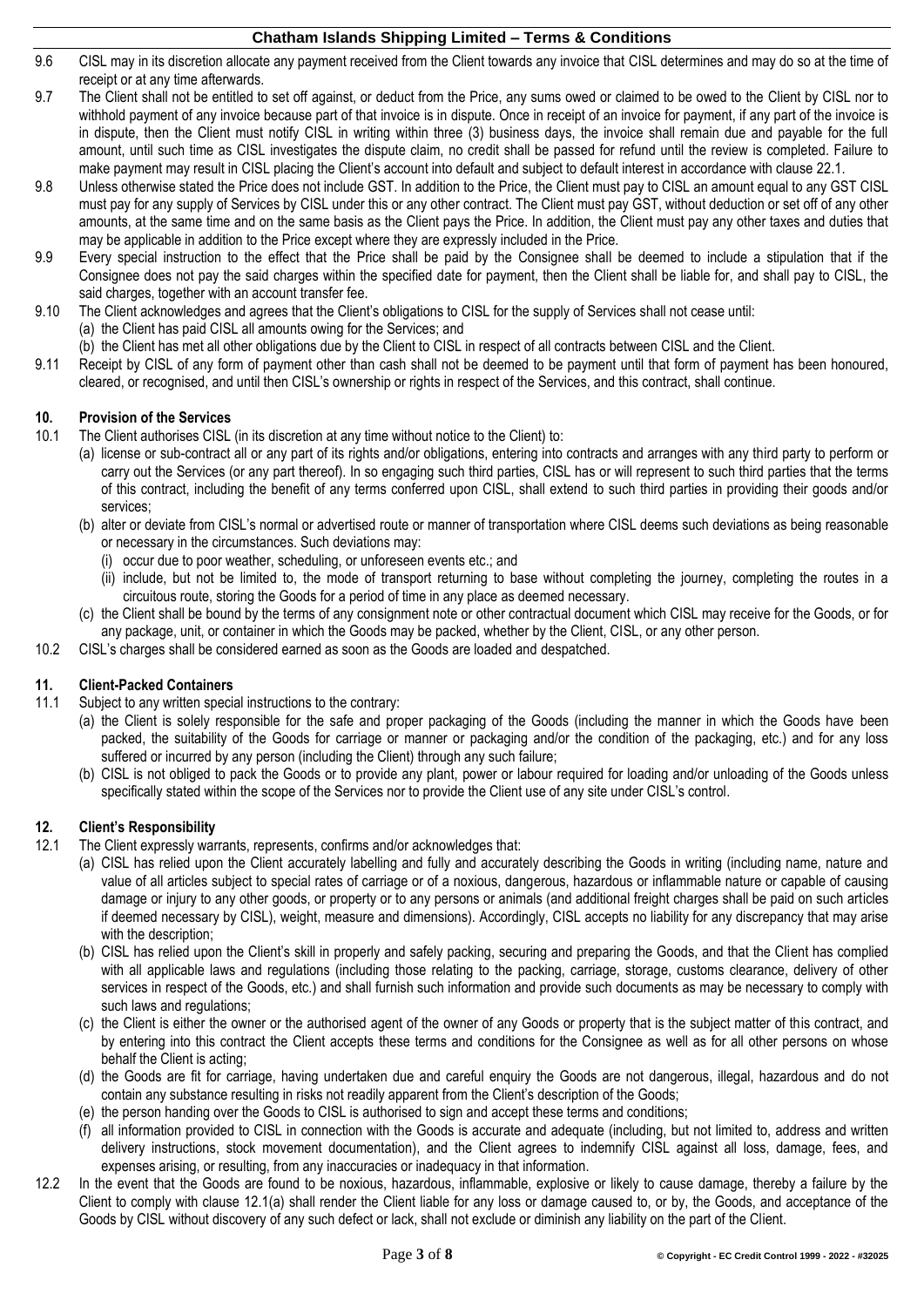- 12.3 For the purposes of this Clause [12](#page-2-1), the expression "likely to cause damage" includes goods likely to harbour or encourage vermin or other pests or which fall within the definitions of "hazardous" or "dangerous" goods in any legislation governing carriage by rail, road or sea in New Zealand.
- 12.4 In the event that the Goods are found to be noxious, hazardous, inflammable, explosive or likely to cause damage: (a) the Client, and any person delivering the Goods to CISL, or causing CISL to handle or deal with the Goods, shall be liable for any loss or damage caused by the Goods or by their nature, and shall indemnify and keep indemnified CISL against all loss, damages, claims, and costs incurred by CISL in connection therewith, and
	- (b) the Goods may be destroyed or otherwise dealt with as determined by Carrier in its absolute discretion at the expense of the Client or by any other person in whose custody they may be at the relevant time also at the expense of the Client, and neither CISL nor any such other person shall incur any liability whatsoever to the Client in relation to any action taken by them concerning the Goods.

## **13. Dangerous Goods**

- <span id="page-3-1"></span>13.1 Unless agreed in writing, the Client shall not deliver to CISL for carriage or storage, or cause CISL to deal with or handle, Dangerous Goods without giving such notice of intention to transport Dangerous Goods, presenting a full description thereof to CISL and complying with all applicable laws, regulations or requirements. If, in the opinion of CISL, any Goods are liable to become of a dangerous, flammable or damaging nature, those Goods may (at any time) be destroyed, disposed of, abandoned or rendered harmless at the expense of the Client. CISL shall not be liable to compensate the Client, and such action will not exclude CISL's right to the Price and any other applicable charges.
- <span id="page-3-2"></span>13.2 If the Client is in breach of clause [13.1,](#page-3-1) the Client, and any person delivering the Goods to CISL, or causing CISL to handle or deal with the Goods, shall be liable for any loss or damage caused to, or by the Goods, or by their nature, and shall indemnify and keep indemnified CISL against all loss, damages, claims and costs (howsoever arising) incurred by CISL in connection therewith; and
- 13.3 Where CISL agrees to accept Dangerous Goods, if during the period of cartage, CISL, it's Sub-Contractors (or any other suitably qualified person or authority) reasonably forms the view that those Goods pose any risk to other goods, property, life or health, then the provisions of clauses [13.1](#page-3-1) and [13.2](#page-3-2) shall apply.

### **14. Delivery**

- <span id="page-3-3"></span>14.1 At CISL's sole discretion, the Goods may be stored at the Client's sole risk and expense, pending forwarding and delivery.<br>14.2 CISL shall be deemed to duly deliver the Goods, and discharge its obligations hereunder,
- 14.2 CISL shall be deemed to duly deliver the Goods, and discharge its obligations hereunder, by delivering the Goods port to port.
- 14.3 CISL shall be taken to have delivered the Goods in accordance with this Contract if CISL obtains from any person a receipt or a signed delivery docket for the Goods.
- 14.4 In the event the Consignee is not in attendance at the port/depot to pick up the Goods the following conditions may apply:
	- (a) an additional charge may be made (at CISL's current rates) for each attempt for re-delivery until delivery is accomplished;
	- (b) CISL may hold the Goods as bailee, and shall be entitled to receive storage fees (at CISL's current rates), and as bailee shall not be under any liability for any loss of, or damage to, the Goods, howsoever caused, while in the possession of CISL
	- (c) CISL may (at CISL's sole discretion) return the Goods to the Client at the risk and expense of the Client.
- 14.5 CISL may, at any time and without notice to the Client:
	- (a) transfer the Goods from one conveyance to another, including transhipment;
	- (b) unpack and remove Goods which have been stowed in a Container, and forward the same in a Container, or otherwise;
	- (c) load or unload the Goods, at any place, and store the Goods at any such place;
	- (d) comply with any orders or recommendations given by any government or authority, or any person or body acting, or purporting to act, as or on behalf of such government or authority.
- 14.6 CISL is authorised to deliver the Goods at the address given to CISL by the Client for that purpose, and it is expressly agreed that CISL shall be taken to have delivered the Goods in accordance with this contract.
- 14.7 The Client must take delivery by receipt of the Goods. In the event that the Client fails to take delivery of the Goods at the time and place, as arranged, then CISL shall be entitled to, without notice, unstow the Goods (if stowed in Containers), or to store the Goods at the sole risk of the Client. Such storage shall constitute delivery, and the liability of CISL in respect of the Goods shall wholly cease and the costs of such storage shall be payable by the Client, charge a reasonable fee for redelivery and/or storage.
- 14.8 The failure of CISL to deliver shall not entitle either party to treat this contract as repudiated.
- 14.9 The Client acknowledges and agrees:
	- (a) CISL contracts with the Client both on its own behalf and on the behalf of CISL's servants, agents and sub-contractors, and the Client undertakes that the Client will not make any claims against such servant, agent or subcontractor which may impose upon any of them any liability whatsoever in connection with the Goods or the provision of the Services, whether or not arising out of negligence or a wilful act or omission by any of them;
	- (b) in respect of any clause herein which excludes, or in any way limits, the liability of CISL in respect of the Services, CISL, in addition to acting for itself, is acting as an agent of, and trustee for, each of its employees and also any other person or company with whom CISL arranges for the carriage of the Goods (and the employees of such person or company) so that these parties are parties to this contract in so far as to the exclusions or indemnities that are contained herein are concerned and, in so far as may be necessary to give effect to this clause, CISL will hold the benefit of these terms and conditions for its employees and so any such person or company and their employees;
	- (c) the Client shall indemnify CISL against:
		- (i) the consequences of such claim or allegation thereof;
		- (ii) all claims or demands whatsoever by whomsoever made in respect of any loss, damage, or injury howsoever caused whether or not by negligence or wilful act or omission of CISL, its servants, agents or subcontractors.

## <span id="page-3-0"></span>**15. Insurance**

- 15.1 CISL will not, without the Client's written instruction, *and CISL's written approval*, insure the Goods, and:
	- (a) the Goods (including livestock where applicable) are carried and stored at the Client's sole risk ("owner's risk" as defined in Part 5 of the Contract and Commercial Law 2017) and not at the risk of CISL;
		- (b) subject to sub-claus[e \(c\):](#page-4-0)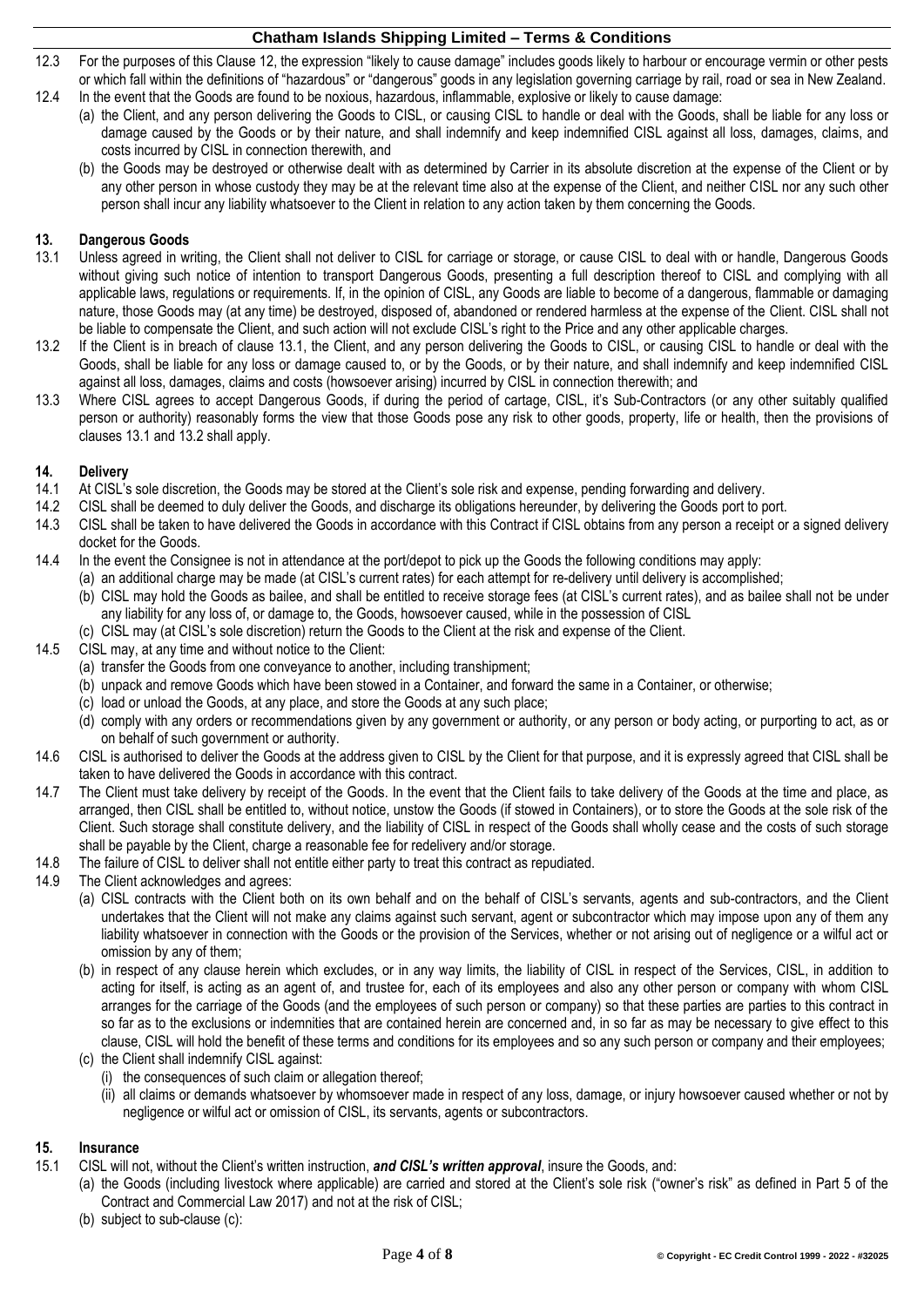- (i) CISL is under no obligation to arrange insurance of the Goods and it remains the Client's responsibility to ensure that the Goods are insured adequately or at all;
- (ii) under no circumstances will CISL be under any liability with respect to the arranging of any such insurance and no claim will be made against CISL for failure to arrange or ensure that the Goods are insured adequately or at all.
- <span id="page-4-0"></span>(c) any such insurance is at the Client's own expense. Where the Client's instruction does not specify the class of insurance to be effected, CISL may in its discretion affect that class of insurance which it considers appropriate. Such insurance shall exclude all claims resultant from:
	- (i) wear, tear, moths, vermin, damp, mildew or loss of market;
	- (ii) loss, damage or expensed proximately caused by delay;
	- (iii)strikes, riots, civil commotions or malicious damage of the insured Goods;
	- (iv)gradual deterioration, rust or oxidisation unless due to or consequent upon fire, collision, overturning or other accident;
	- (v) any exclusion common to that class of insurance;
	- (vi)any other exclusion advised by the Client to CISL, detailed in the special instructions.

### **16. Loss or Damage**

- 16.1 Subject to clause [20](#page-5-1) and any statutory provisions imposing liability in respect of the loss of or damage to the Goods (including, but not limited to livestock, chilled, frozen, refrigerated, or perishable Goods), CISL shall not be under any liability for:
	- (a) any delay or any loss or damage to the Goods occasioned during carriage arising from any Force Majeure or any confiscation, requisition, destruction of or damage by order of any authority, or seizure under legal process;
	- (b) compliance with the directions of any person or lawful authority entitled to give them;
	- (c) deterioration, contamination (including any contamination of any grain or other cargo compromising the Goods), evaporation, breakdown or malfunction of any refrigeration or cooling equipment, wrongful delivery, mis delivery, delay in delivery or non-delivery of the Goods whenever or howsoever occurring (and whether the Goods are or have been in the possession of CISL or not);
	- (d) any instructions, advice, information, or service given or provided to any person, whether in respect of the Goods or any other thing or matter, nor for any consequential or indirect loss, loss of market or consequences of any delay in delivery, forwarding or transit or failure to deliver the Goods; and
	- (e) any act or omission whether wilful, reckless, negligent or otherwise of CISL, or its servants or agents or subcontractors;
	- (f) any failure to follow instructions given to CISL by, or on behalf of, the Client, whether or not such failure is wilful;
	- (g) any latent defect or inherent vice or natural deterioration or wastage of the Goods or packaging;
	- (h) any act, omission, or neglect of the Client, including insufficient or improper packaging, labelling or addressing or quality of description of the Goods, or failure to take delivery, or any handling, loading, storage or unloading of the Goods.

### **17. Claims against CISL**

- <span id="page-4-1"></span>17.1 CISL shall be under no liability whatsoever unless:
	- (a) written notice of any claim, giving reasonable particulars of the event giving rose to the claim and any alleged damage or loss, is received by CISL within forty-eight (48) hours after delivery, or in the case of non-delivery, within fourteen (14) days after the date of dispatch; and
	- (b) a claim on any Goods received by the Consignee that is accepted 'subject to inspection' shall be in writing, giving reasonable particulars of the event giving rise to the claim and any alleged damage or loss, and must be received by CISL within forty-eight (48) hours of delivery; and
	- (c) an action must be commenced by the Client in a court of competent jurisdiction (and in accordance with clause [30.2\)](#page-7-0) within thirty (30) days of delivery, or in the case of non-delivery, within six (6) months and fourteen (14) days of the date of dispatch.
- 17.2 The failure to notify a claim within the time limits under clause [17.1](#page-4-1) is evidence of satisfactory performance by CISL of its obligations hereunder.

## **18. Limitation of Liability**

- 18.1 CISL shall be under no liability whatever to the Client for:
	- (a) any indirect, direct, and consequential loss and/or expense (including loss of profit, loss of sale or opportunity) suffered by the Client arising out of a breach by CISL of these terms and conditions (including, any negligent or wilful act by CISL); or
	- (b) failure by the Client to package or carton Goods in a satisfactory condition suitable for transport; or
	- (c) attributional loss of life or condition of the cargo; or
	- (d) damage by overspray or salt water; or
	- (e) mechanical or electrical derangement unless caused by visible external damage to the packing or stowage carton; and
	- (f) without limiting the generality of the foregoing, this exclusion extends to any claim against CISL for loss or damage or delay or payment of any cost, charge, fine, penalty, sales tax, or duty, whether the claim be founded in contract, bailment, or tort.
- 18.2 CISL shall be under no liability whatsoever to the Client for any indirect and/or consequential loss and/or expense (including loss of profit, associated costs, etc.) suffered by the Client arising out of a breach by CISL of these terms and conditions (alternatively CISL's liability shall be limited to damages which under no circumstances shall exceed the Price of the Services).
- 18.3 In all cases where liability has not been effectively excluded, whether by this contract or by statute, convention or otherwise, the total liability of CISL for any loss or damage shall be as per:
	- (a) the value stated under the Contract and Commercial Law Act 2017 (or subsequent amendments); or
	- (b) where contents, and condition of contents, are unknown, claims will be considered only where there are signs of outside damage only.

#### **19. CISL's Lien**

<span id="page-4-2"></span>19.1 CISL shall have a right to take a particular and general lien on any Goods the property of the Client or a third party owner which are in the possession or control of CISL (and any documents relating to those Goods) for all sums owed at any time by the Client or a third party owner to CISL (whether those sums are due from the Client on those Goods or documents, or on any other Goods or documents), and CISL shall have the right to sell such Goods or cargo by public auction or private treaty after giving seven (7) days' notice to the Client. CISL shall be entitled to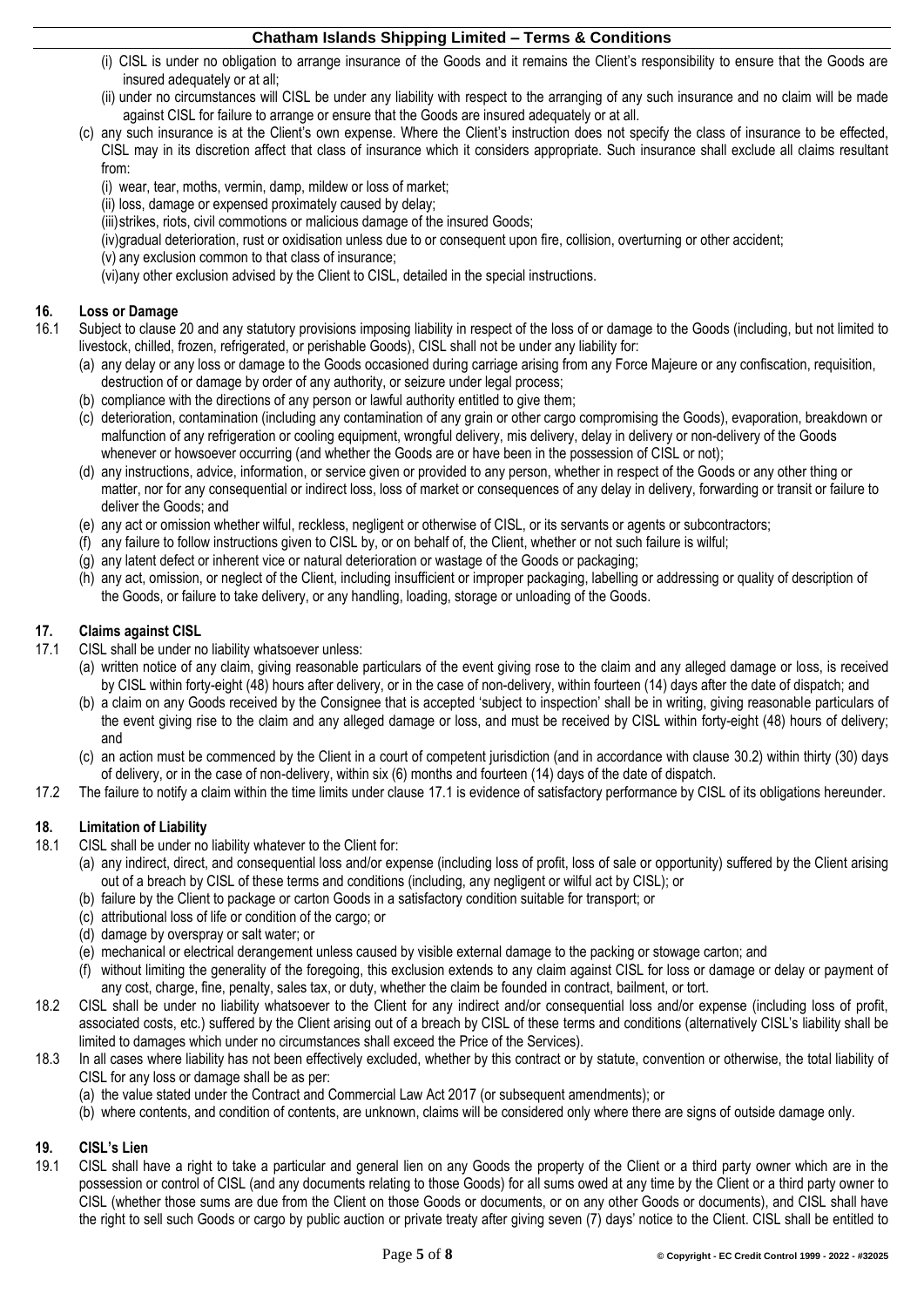retain the sums due to it, in addition to the charges incurred in detention and sale of such Goods or cargo, from the proceeds of sale and shall render any surplus to the entitled person.

19.2 Notwithstanding clause [19.1](#page-4-2) nothing shall prejudice CISL's rights to use any of CISL's other rights and remedies contained in this Contract to recover any outstanding charges or fees payable in respect of the Goods that were not recovered out the sale of the Goods in accordance with clause [19.1](#page-4-2) and no exception shall be taken upon the grounds that the charges realised is less than the full market value of the Goods.

#### <span id="page-5-1"></span>**20. Consumer Guarantees Act 1993**

- 20.1 This Contract is subject to the provisions of the Consumer Guarantees Act 1993 in all cases except where the Client is contracting within the terms of a trade/business (which cases are specifically excluded).
- 20.2 CISL shall be under no liability whatsoever for loss or damage to Goods unless;
	- (a) the Client provides written notice to CISL detailing the alleged damage, and that such written notice shall be received by CISL within fortyeight (48) hours after the delivery of the Goods; or
		- (b) in the case where the Goods have been lost in transit then the Client shall be required to provide written notice detailing the alleged loss within thirty (30) days of the date of dispatch of the Goods.

# **21. Cancellation**

- 21.1 Without prejudice to any other remedies CISL may have, if at any time the Client is in breach of any obligation (including those relating to payment) CISL may suspend or terminate the provision of Services to the Client and any of its other obligations under the terms and conditions and may (by written notice to the Client) demand that the Client collect the Goods. CISL will not be liable to the Client for any loss or damage the Client suffers because CISL exercised its rights under this clause and where the Client fails to collect the Goods when demanded by CISL to do so, CISL may (at the Client's expense) remove and relocate the Goods.
- 21.2 CISL may cancel any contract to which these terms and conditions apply or cancel the Services at any time before the Services are commenced by giving written notice to the Client. On giving such notice CISL shall repay to the Client any sums paid in respect of the Price. CISL shall not be liable for any loss or damage whatever arising from such cancellation.
- 21.3 In the event that the Client cancels the Services (including, but not limited to booked or allocated space cancelled on short notice), then the Client shall be liable for any loss incurred by CISL (including, but not limited to, any loss of profits) up to the time of cancellation.

#### <span id="page-5-2"></span>**22. Default and Consequences of Default**

- <span id="page-5-0"></span>22.1 At CISL's sole discretion, interest on overdue invoices shall accrue daily from the date when payment becomes due, until the date of payment, at a rate of two and a half percent (2.5%) per calendar month (and at CISL's sole discretion such interest shall compound monthly at such a rate) after as well as before any judgment.
- 22.2 If the Client owes CISL any money the Client shall indemnify CISL from and against all costs and disbursements incurred by CISL in recovering the debt (including but not limited to internal administration fees, legal costs on a solicitor and own client basis, CISL's collection agency costs, and bank dishonour fees).
- 22.3 Further to any other rights or remedies CISL may have under this contract, if a Client has made payment to CISL, and the transaction is subsequently reversed, the Client shall be liable for the amount of the reversed transaction, in addition to any further costs incurred by CISL under this clause [22,](#page-5-2) where it can be proven that such reversal is found to be illegal, fraudulent or in contravention to the Client's obligations under this contract.
- 22.4 Without prejudice to CISL's other remedies at law CISL shall be entitled to cancel all or any part of any order of the Client which remains unfulfilled and all amounts owing to CISL shall, whether or not due for payment, become immediately payable if:
	- (a) any money payable to CISL becomes overdue, or in CISL's opinion the Client will be unable to make a payment when it falls due;
	- (b) the Client has exceeded any applicable credit limit provided by CISL;
	- (c) the Client becomes insolvent, convenes a meeting with its creditors or proposes or enters into an arrangement with creditors, or makes an assignment for the benefit of its creditors; or
	- (d) a receiver, manager, liquidator (provisional or otherwise) or similar person is appointed in respect of the Client or any asset of the Client.

## <span id="page-5-4"></span>**23. Personal Property Securities Act 1999 ("PPSA")**

- <span id="page-5-3"></span>23.1 In this clause financing statement, financing change statement, security agreement, and security interest has the meaning given to it by the PPSA.
- 23.2 Upon assenting to these terms and conditions in writing the Client acknowledges and agrees that these terms and conditions constitute a security agreement for the purposes of the PPSA and creates a security interest in:
	- (a) all Goods previously supplied by CISL to the Client;
	- (b) all Goods will be supplied in the future by CISL to the Client and the proceeds from such Services as listed by CISL to the Client in invoices rendered from time to time; and
	- (c) all the Client's present and after acquired property being a charge, including anything in respect of which the Client has at any time a sufficient right, interest, or power to grant a security interest in for the purposes of securing repayment of all monetary obligations of the Client to CISL for Services – that have previously been provided and that will be provided in the future by CISL to the Client.
- 23.3 The Client undertakes to:
	- (a) sign any further documents and/or provide any further information (such information to be complete, accurate and up-to-date in all respects) which CISL may reasonably require to register a financing statement or financing change statement on the Personal Property Securities Register;
	- (b) indemnify, and upon demand reimburse, CISL for all expenses incurred in registering a financing statement or financing change statement on the Personal Property Securities Register or releasing any Goods charged thereby;
	- (c) not register, or permit to be registered, a financing statement or a financing change statement in relation to the Goods or the proceeds of such Goods in favour of a third party without the prior written consent of CISL.
- 23.4 CISL and the Client agree that nothing in sections 114(1)(a), 133 and 134 of the PPSA shall apply to these terms and conditions.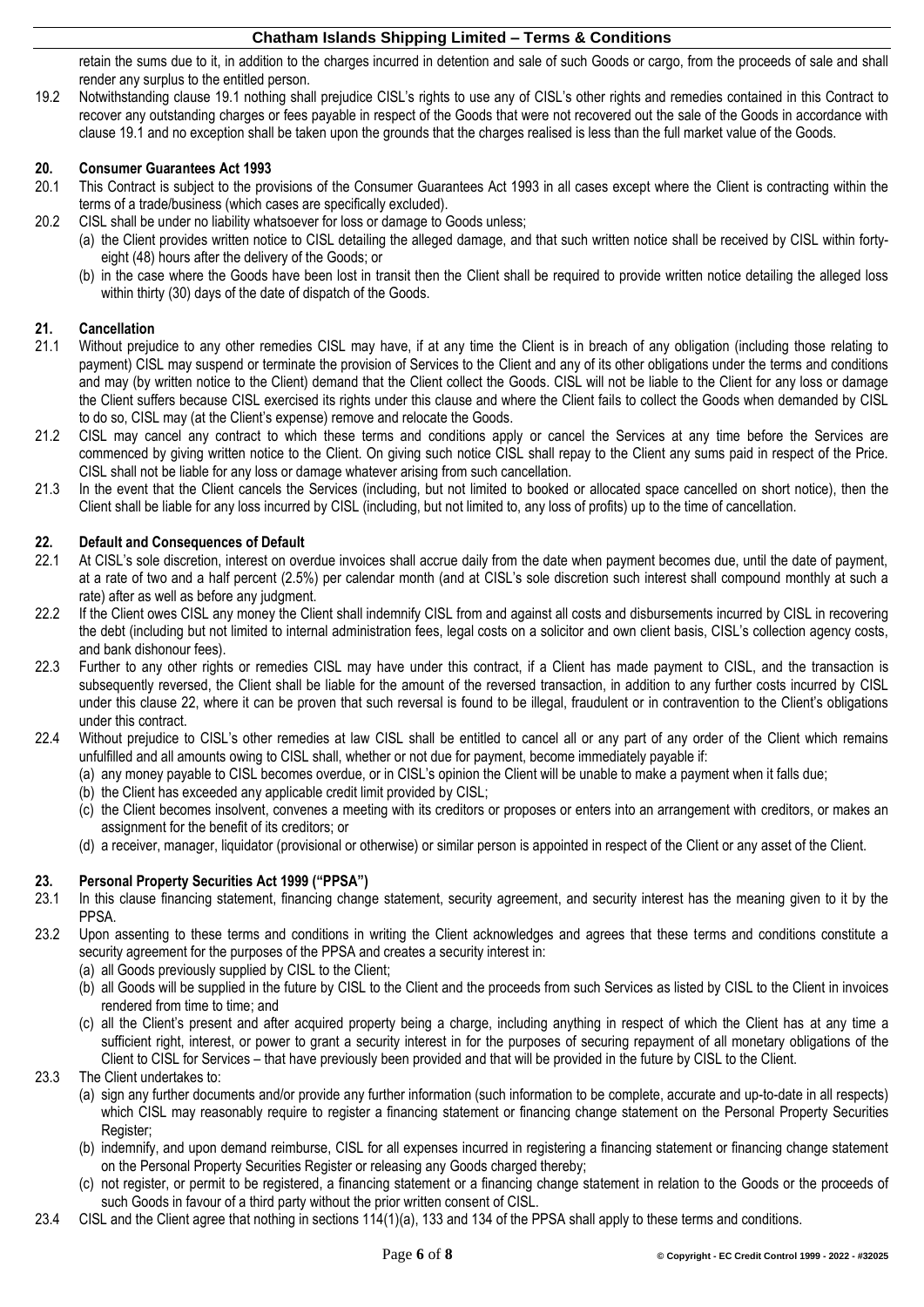- 23.5 The Client waives its rights as a debtor under sections 116, 120(2), 121, 125, 126, 127, 129, and 131 of the PPSA.<br>23.6 Unless otherwise agreed to in writing by CISL, the Client waives its right to receive a verificat
- <span id="page-6-1"></span>23.6 Unless otherwise agreed to in writing by CISL, the Client waives its right to receive a verification statement in accordance with section 148 of the PPSA.
- 23.7 The Client shall unconditionally ratify any actions taken by CISL under clauses [23.1](#page-5-3) t[o 23.6.](#page-6-1)
- 23.8 Subject to any express provisions to the contrary (including those contained in this clause [23\)](#page-5-4), nothing in these terms and conditions is intended to have the effect of contracting out of any of the provisions of the PPSA.

#### <span id="page-6-2"></span>**24. Security and Charge**

- 24.1 In consideration of CISL agreeing to supply Services, the Client charges all of its rights, title and interest (whether joint or several) in any land, realty or other assets capable of being charged, owned by the Client either now or in the future, and the Client grants a security interest in all of its present and after-acquired property, to secure the performance by the Client of its obligations under these terms and conditions (including, but not limited to, the payment of any money). The terms of the charge and security interest are the terms of Memorandum 2018/4344 registered pursuant to s.209 of the Land Transfer Act 2017.
- 24.2 The Client indemnifies CISL from and against all CISL's costs and disbursements including legal costs of a solicitor and own client basis incurred in exercising CISL's rights under this clause.
- 24.3 The Client irrevocably appoints CISL and each director of CISL as the Client's true and lawful attorney/s to perform all necessary acts to give effect to the provisions of this claus[e 24](#page-6-2) including, but not limited to, signing any document on the Client's behalf.

# **25. Right to Dispose of Goods**

- 25.1 CISL shall have a security interest in any Goods (and any documentation relating to those Goods) in the possession or control of CISL, and CISL may, without prejudice to any rights which they may have under this contract, and without notice and responsibility, sell or dispose such Goods or cargo by public auction or private treaty:
	- (a) in the event the Client fails to take delivery of the Goods within thirty (30) days of them being due (under clause [14.1\)](#page-3-3);
	- (b) where, in the opinion of CISL, the Goods have, or are likely to decay, deteriorate, become worthless, or incur any charges in excess to their value;
	- (c) if the Goods are insufficiently addressed, marked, or unidentifiable;
	- (d) for all sums payable by the Client to CISL; and
	- (e) retain the sums due to it (in addition to the charges incurred in the detention and sale of such Goods) from the proceeds of sale and shall render any surplus to the entitled person(s).
- <span id="page-6-3"></span>25.2 Where the Goods under this clause relates to livestock, CISL shall provide a level of adequate care (including, but not limited to containment, feeding, food, water and shelter, etc.) until such time that resolution occurs with such costs incurred whilst providing such care being recoverable as per clause [25.1\(e\).](#page-6-3)

#### **26. Dispute Resolution**

26.1 The Client shall refer all disputes to arbitration in New Zealand. The arbitration shall be conducted in accordance with the Arbitration Act 1996, or any re-enactment or amendment thereof.

#### <span id="page-6-0"></span>**27. Privacy Policy**

- <span id="page-6-5"></span>27.1 All emails, documents, images, or other recorded information held or used by CISL is "**Personal Information"** as defined and referred to in clause [27.3](#page-6-4) and therefore considered confidential. CISL acknowledges its obligation in relation to the handling, use, disclosure and processing of Personal Information pursuant to the Privacy Act 2020 ("the Act") including Part II of the OECD Guidelines and as set out in the Act and any statutory requirements where relevant in a European Economic Area "EEA" under the EU Data Privacy Laws (including the General Data Protection Regulation "GDPR") (collectively, "EU Data Privacy Laws"). CISL acknowledges that in the event it becomes aware of any data breaches and/or disclosure of the Client's Personal Information, held by CISL that may result in serious harm to the Client, CISL will notify the Client in accordance with the Act and/or the GDPR. Any release of such Personal Information must be in accordance with the Act and the GDPR (where relevant) and must be approved by the Client by written consent, unless subject to an operation of law.
- 27.2 Notwithstanding clause [27.1,](#page-6-5) privacy limitations will extend to CISL in respect of Cookies where the Client utilises CISL's website to make enquiries. CISL agrees to display reference to such Cookies and/or similar tracking technologies, such as pixels and web beacons (if applicable), such technology allows the collection of Personal Information such as the Client's:
	- (a) IP address, browser, email client type and other similar details;
	- (b) tracking website usage and traffic; and
	- (c) reports are available to CISL when CISL sends an email to the Client, so CISL may collect and review that information ("collectively Personal Information")

If the Client consents to CISL's use of Cookies on CISL's website and later wishes to withdraw that consent, the Client may manage and control CISL's privacy controls via the Client's web browser, including removing Cookies by deleting them from the browser history when exiting the website.

- <span id="page-6-4"></span>27.3 The Client authorises CISL or CISL's agent to:
	- (a) access, collect, retain and use any information about the Client;
		- (i) including, name, address, D.O.B, occupation, driver's license details, electronic contact (email, Facebook or Twitter details), medical insurance details or next of kin and other contact information (where applicable), previous credit applications, credit history or any overdue fines balance information held by the Ministry of Justice for the purpose of assessing the Client's creditworthiness; or (ii) for the purpose of marketing products and services to the Client.
		- (b) disclose information about the Client, whether collected by CISL from the Client directly or obtained by CISL from any other source to any other credit provider or any credit reporting agency for the purposes of providing or obtaining a credit reference, debt collection or notifying a default by the Client.
- 27.4 Where the Client is an individual the authorities under clause [27.3](#page-6-4) are authorities or consents for the purposes of the Privacy Act 2020.